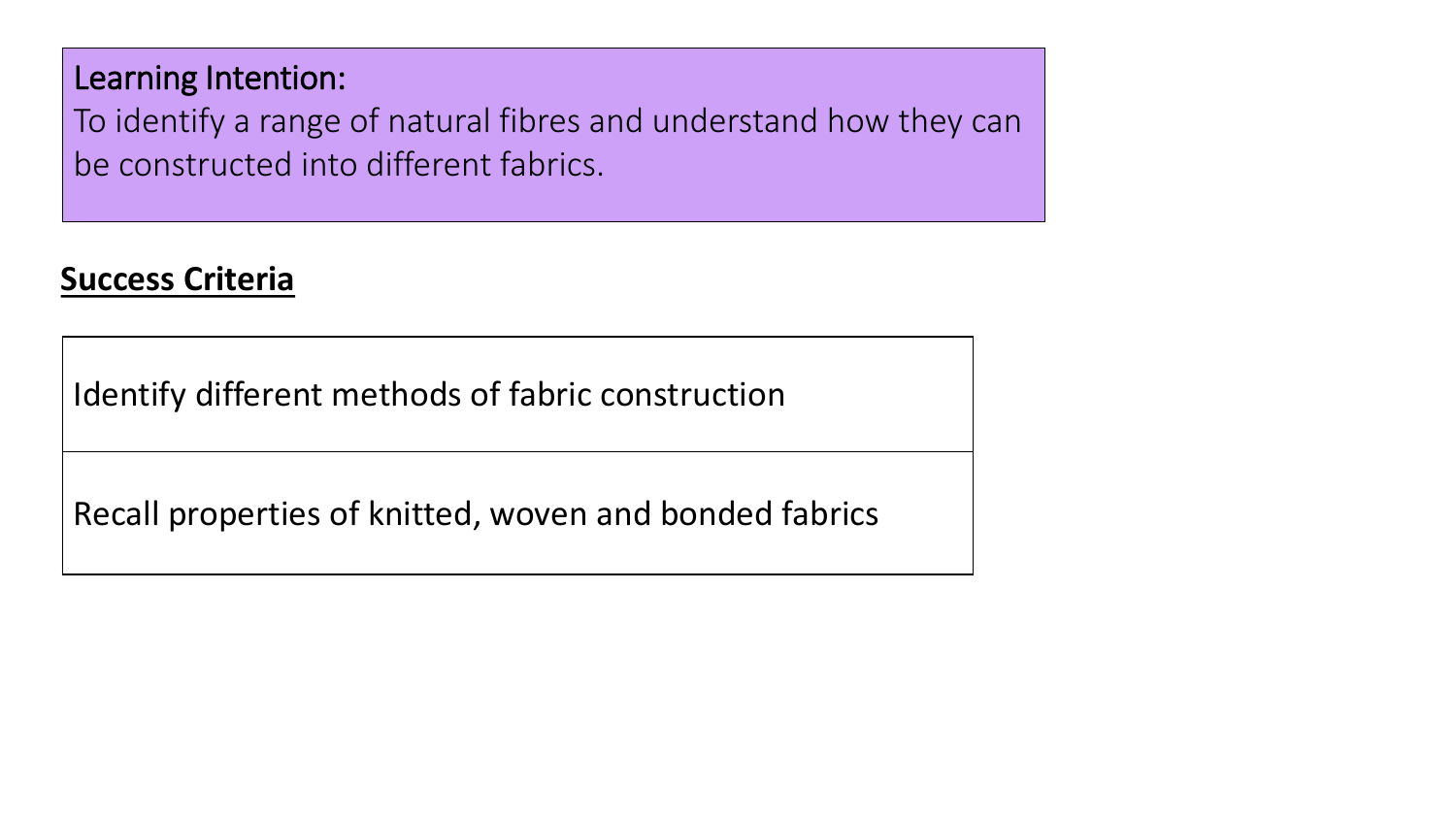# **Year 7 Construction of fabrics**

| <b>Type of construction</b> | Name of<br>construction           | <b>Properties</b>                                                                                                                                                                                                     | <b>Possible end uses</b>                                                                             |
|-----------------------------|-----------------------------------|-----------------------------------------------------------------------------------------------------------------------------------------------------------------------------------------------------------------------|------------------------------------------------------------------------------------------------------|
|                             | <b>Woven</b>                      | Thread is criss-crossed over<br>each other.<br>Strong, hardwearing, crisp,<br>doesn't stretch too easily,                                                                                                             | Fashion-jeans, jackets and<br>furnishing fabrics-throws,<br>covers, cushions, curtains,<br>sofas.    |
|                             |                                   | drapes well.                                                                                                                                                                                                          |                                                                                                      |
|                             | <b>Knitted</b>                    | Thread is looped together.<br>Soft, breathable, stretchy                                                                                                                                                              | The fabric is stretchy and<br>comfortable and is used<br>for socks, T-shirts and<br>jumpers, scarves |
|                             | <b>Bonded</b><br><b>Materials</b> | Layering materials on top of<br>each other and bonding<br>them together with<br>heat/pressure/adhesives.<br>They are easy to sew, crease<br>resistant, do not fray and are<br>stable when washing and dry<br>cleaning | Uses are dish clothes,<br>nappies, interfacing and<br>insulation.                                    |



Weft Knitting

Warp Knitting

Example products: Socks, T-shirts and jumpers and scarves.

Example products: Swimwear, underwear and geotextiles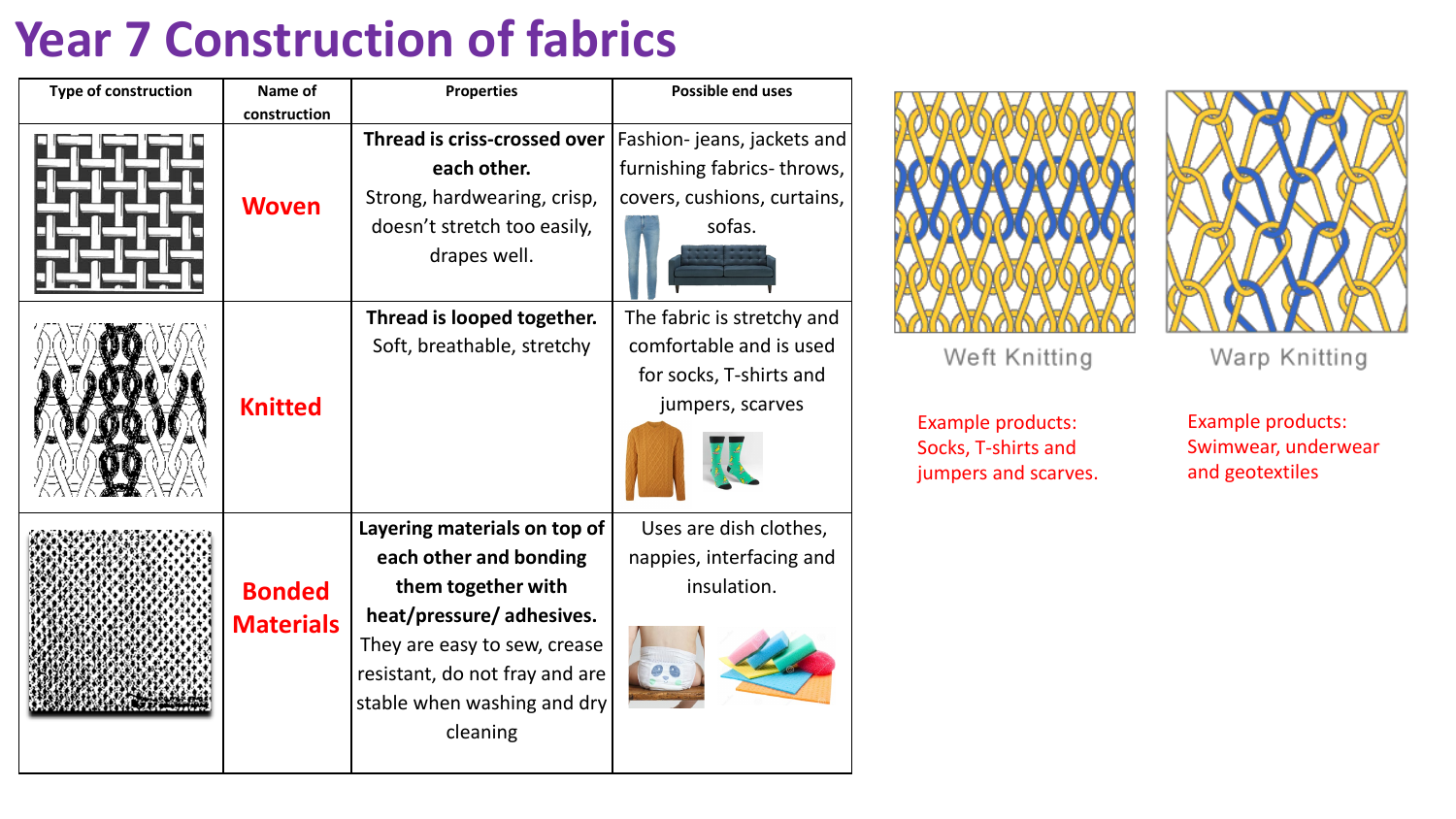#### **Plain Weave (Criss-cross)**



#### **Properties of Plain Weave Fabrics**

•No right or wrong side.

- •No lengthwise of crosswise stretch, only stretch is on the bias.
- •Doesn't fray as easily as other weaves.
- •Creases easily.
- •Less absorbent than other weaves.
- •Fabrics range in weight from sheer to heavy, depending on the yarns used.
- •Versatile.
- •Flexible.

Example products: Suits, furnishing fabrics Example products: Jeans Example products: Tie, underwear, shirts.

### **Twill Weave (Diagonal)**



#### **Common Characteristics of Twill Weaves**

- •May have face/back and up/down orientation.
- •Interesting surface and texture. •Seldom printed.
- •The soil is less evident.
- •More pliable.
- •Better wrinkle recovery.
- •High counts possible (more durable)
- •More expensive.

## **Satin Weave (Shiny)**



#### **Properties of Satin Weave Fabrics**

•Shiny front. Satin weaves create a shiny, soft right side of the fabric and a dull back due to the organization of the warp and weft threads. Beautiful drape

•Durable.

•Wrinkle-resistant.